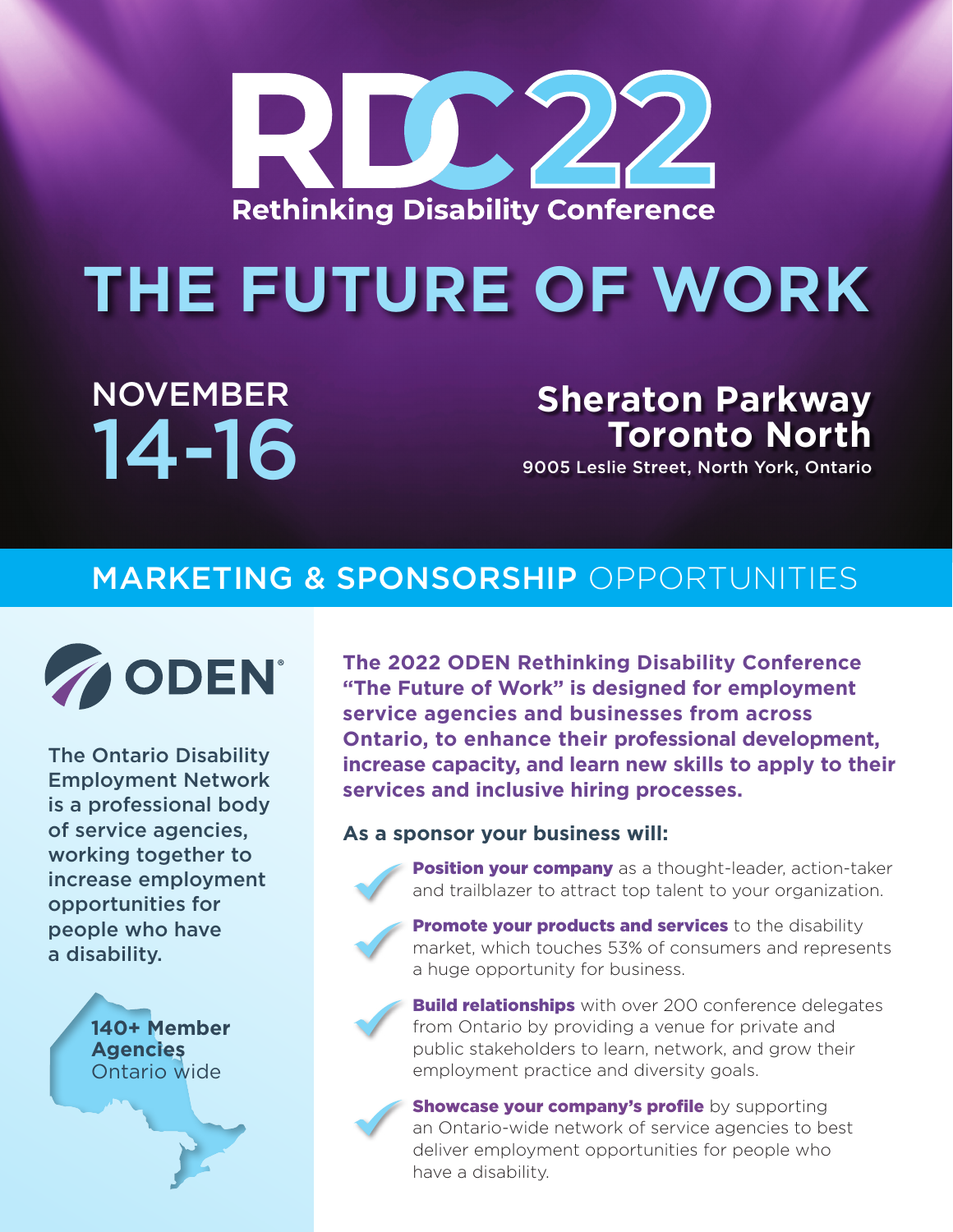## **PREMIUM** SPONSORSHIP



#### Title Sponsor – \$15,000

- Company logo featured on conference materials including website(s) and program
- Provide promotional materials in attendee packages
- Opportunity to distribute promotional materials or short videos, at other times as approved by ODEN
- Signage opportunities through the conference (i.e. screens in breakout and plenary rooms)
- Introduce the keynote speaker in the morning with highlights
- Premium exhibitor space for all conference days
- Opportunity to host an information session during non-session times (i.e. 4:30-5 pm) to promote your business
- 2 complimentary registrations, with the option to buy 3 more and get one free
- Full-page colour advertisement in print program
- Social media spotlight leading up to conference

#### Accessibility Sponsorship – \$12,500

- Company logo featured on conference materials, including website(s) and program
- Provide promotional material in attendee packages
- Includes wifi sponsorship for all delegates
- Signage opportunities through the conference (i.e. screens in breakout and plenary rooms)
- Exhibitor space for all conference days
- Half-page colour advertisement in print program
- Buy 3 registrations and get 1 free
- Social media spotlight leading up to conference

#### Gala Dinner Sponsor – \$5,000

- Company logo featured on conference materials, including website(s) and program
- Promotional material on tables (based on approval by oden)
- Signage opportunity during Gala dinner (i.e. screens)
- Opportunity to speak at Gala dinner
- 1 day exhibitor booth on day of Gala dinner (Nov. 15, 2022)
- Buy 3 registrations and get 1 free
- Quarter-page colour advertisement in print program
- Social media mentions leading up to conference



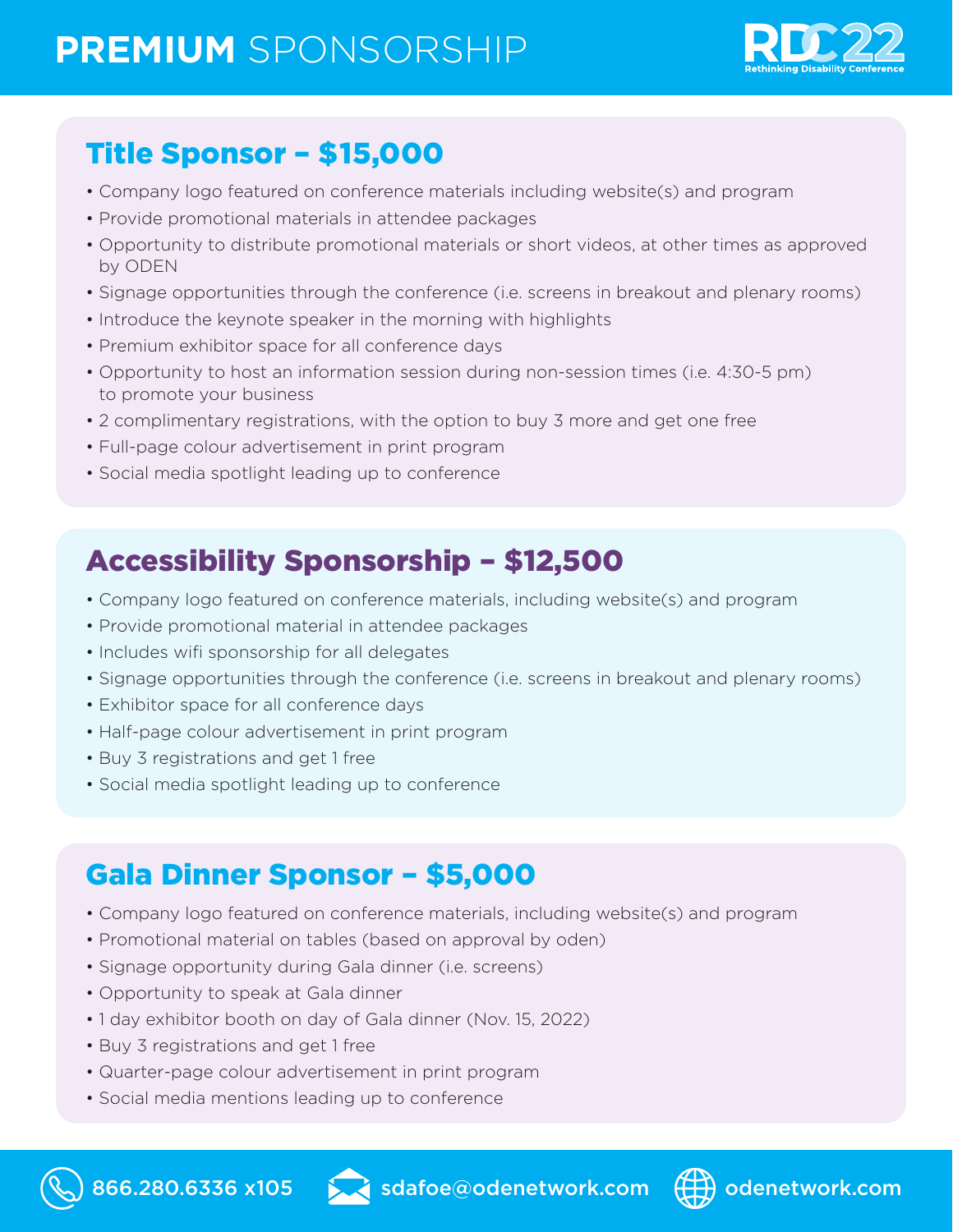

ODEN offers several sponsorship and advertising opportunities and can customize opportunities for your business.

| <b>SPONSORSHIP BENEFITS</b>                                        | <b>Platinum</b><br>\$10,000 | <b>Gold</b><br>\$7,500      | <b>Silver</b><br>\$2,500 |
|--------------------------------------------------------------------|-----------------------------|-----------------------------|--------------------------|
| Logo on conference materials<br>(website, conference program)      |                             |                             |                          |
| <b>Promotional materials in Attendee</b><br><b>Packages</b>        |                             |                             |                          |
| <b>Promotional materials distribution</b><br>throughout conference |                             |                             |                          |
| Signage opportunities (session rooms,<br>plenary room)             | S, P                        | S                           |                          |
| <b>Information Session about Business</b>                          |                             |                             |                          |
| <b>Opportunity to bring Greetings</b>                              | Plenary<br>Room             | <b>Breakout</b><br>Sessions | Lunch                    |
| <b>Advertising in RDC Program</b>                                  | Full-Page<br>Colour         | Half-Page<br>Colour         | Quarter-Page<br>Colour   |
| <b>Social Media</b>                                                | Spotlight                   | Mentions                    | Lunch only               |
| Buy 3 Registrations and get 1 free                                 |                             |                             |                          |
| <b>Exhibitor Booth</b>                                             |                             |                             |                          |



Wonderful Conference, many great resources were brought back to our team. This conference was well organized. Well done ODEN, keep up your hard work!